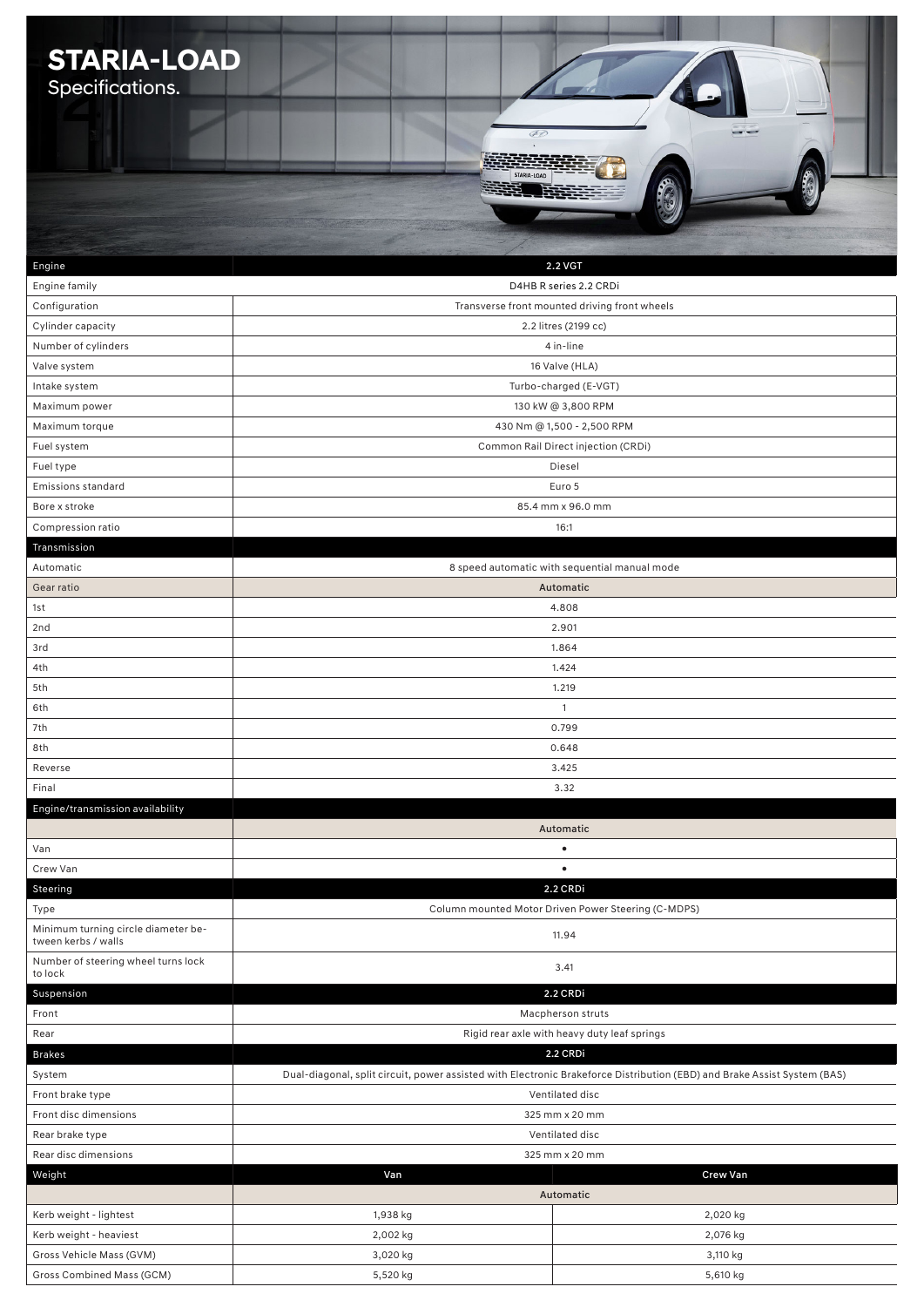| Max Cargo Weight                                                                                                                                                                   | 800 kg<br>600 kg                                 |                                       |                          |                            |  |
|------------------------------------------------------------------------------------------------------------------------------------------------------------------------------------|--------------------------------------------------|---------------------------------------|--------------------------|----------------------------|--|
| Payload (GVM - Tare Weight)                                                                                                                                                        | 1,072 kg                                         |                                       |                          | 1,089 kg                   |  |
| Permissable Axle Weight (PAW) - front                                                                                                                                              | 1,610 kg                                         |                                       |                          | 1,610 kg                   |  |
| Permissable Axle Weight (PAW) - rear                                                                                                                                               | 1,780 kg<br>1,780 kg                             |                                       |                          |                            |  |
| Towing capacity                                                                                                                                                                    |                                                  |                                       | 2.2 CRDi                 |                            |  |
|                                                                                                                                                                                    |                                                  |                                       | Automatic                |                            |  |
| <b>Braked</b>                                                                                                                                                                      |                                                  |                                       | 2,500 kg                 |                            |  |
| Unbraked                                                                                                                                                                           |                                                  |                                       | 750 kg                   |                            |  |
| Maximum towball weight                                                                                                                                                             |                                                  |                                       | 100 kg                   |                            |  |
| Maximum roof load (2 / 3 rack system)                                                                                                                                              |                                                  |                                       | 100 kg                   |                            |  |
| Fuel consumption*                                                                                                                                                                  |                                                  |                                       | 2.2 CRDi                 |                            |  |
|                                                                                                                                                                                    |                                                  |                                       | Automatic                |                            |  |
| Combined (L/100km)                                                                                                                                                                 |                                                  |                                       | 7.0                      |                            |  |
| Urban (L/100km)                                                                                                                                                                    |                                                  |                                       | 8.9                      |                            |  |
| Extra Urban (L/100km)                                                                                                                                                              |                                                  |                                       | 5.9                      |                            |  |
| $CO2$ - combined (g/km)                                                                                                                                                            |                                                  |                                       | 183                      |                            |  |
| Fuel tank volume                                                                                                                                                                   |                                                  |                                       | 75 L                     |                            |  |
| *Source: Australian Design Rule 81/02 static laboratory combined average city and highway cycle test. Real world fuel consumption will vary depending on a combination of driving  |                                                  |                                       |                          |                            |  |
| habits, the condition of the vehicle, and other factors such as road, traffic and weather conditions. ADR 81/02 test results are meant for comparison purposes only.<br>Dimensions | Van                                              |                                       |                          | <b>Crew Van</b>            |  |
| Exterior                                                                                                                                                                           |                                                  |                                       |                          |                            |  |
| Length                                                                                                                                                                             |                                                  |                                       | 5,253 mm                 |                            |  |
| Width                                                                                                                                                                              |                                                  |                                       | 1,997 mm                 |                            |  |
| Height                                                                                                                                                                             |                                                  |                                       | 2,000 mm                 |                            |  |
| Wheelbase                                                                                                                                                                          |                                                  |                                       | 3,273 mm                 |                            |  |
| Wheel track - front / rear                                                                                                                                                         |                                                  |                                       | 1,732 mm / 1,716 mm      |                            |  |
| Minimum ground clearance (based on                                                                                                                                                 |                                                  |                                       |                          |                            |  |
| kerb weight)                                                                                                                                                                       |                                                  |                                       | 186 mm                   |                            |  |
| Interior                                                                                                                                                                           |                                                  |                                       |                          |                            |  |
| Cargo length (Upper/Lower)                                                                                                                                                         | 2,607 mm                                         |                                       |                          | 1,435 mm                   |  |
| Cargo width                                                                                                                                                                        |                                                  |                                       | 1,640 mm                 |                            |  |
| Cargo height                                                                                                                                                                       | 1,436 mm                                         |                                       |                          |                            |  |
| Cargo area - (VDA)                                                                                                                                                                 | 4,935L                                           |                                       |                          | 2,340L                     |  |
| Effective sliding door opening width                                                                                                                                               |                                                  |                                       | 870 mm                   |                            |  |
| Wheels & tyres                                                                                                                                                                     |                                                  |                                       | 2.2 CRDi                 |                            |  |
| Wheel type                                                                                                                                                                         |                                                  |                                       | Steel                    |                            |  |
| Wheel dimensions                                                                                                                                                                   |                                                  |                                       | 6.5J x 17                |                            |  |
| Tyre dimensions                                                                                                                                                                    |                                                  |                                       | 215/65 R17 108H          |                            |  |
| Spare wheel type                                                                                                                                                                   |                                                  |                                       | Full size steel          |                            |  |
| <b>Body Configuration</b>                                                                                                                                                          | Van Liftback                                     | Van Twin Swing                        | <b>Crew Van Liftback</b> | Crew Van Twin Swing        |  |
| 2 seater                                                                                                                                                                           | $\bullet$                                        | $\bullet$                             |                          |                            |  |
| 5 seater                                                                                                                                                                           |                                                  |                                       | $\bullet$                | $\bullet$                  |  |
| Dual sliding doors<br>Liftback rear door                                                                                                                                           | $\bullet$<br>$\bullet$                           | $\bullet$<br>$\overline{\phantom{a}}$ | $\bullet$                | $\bullet$<br>$\sim$        |  |
| Twin Swing rear doors - with wide open-                                                                                                                                            |                                                  |                                       | $\bullet$                |                            |  |
| ing capability                                                                                                                                                                     | $\overline{a}$                                   | ٠                                     |                          | $\bullet$                  |  |
| Driving convenience                                                                                                                                                                | Van Liftback                                     | Van Twin Swing                        | Crew Van Liftback        | Crew Van Twin Swing        |  |
| Electronic Parking Brake (EPB) (with auto                                                                                                                                          | $\bullet$                                        | $\bullet$                             | $\bullet$                | $\bullet$                  |  |
| hold function)                                                                                                                                                                     |                                                  |                                       |                          |                            |  |
| One touch turn signal - 3, 5, or 7 flashes                                                                                                                                         | $\bullet$                                        | $\bullet$                             | $\bullet$                | $\bullet$                  |  |
| Rear wiper - with auto wipe on reverse                                                                                                                                             | $\bullet$                                        |                                       | $\bullet$                | $\sim$                     |  |
| Steering wheel mounted controls - audio,<br>phone, cruise control & trip computer                                                                                                  | ٠                                                | ٠                                     | $\bullet$                | ٠                          |  |
| Drive mode - 4 settings (Comfort, Eco,<br>Sport, Smart)                                                                                                                            | ٠                                                | ٠                                     | $\bullet$                | ٠                          |  |
| Remote open / close front windows - via                                                                                                                                            | ٠                                                | $\bullet$                             | $\bullet$                | $\bullet$                  |  |
| keyless entry remote                                                                                                                                                               |                                                  |                                       |                          |                            |  |
| Tilt & telescopic steering column                                                                                                                                                  | $\bullet$<br>$\bullet$<br>$\bullet$<br>$\bullet$ |                                       |                          |                            |  |
| Active safety                                                                                                                                                                      | Van Liftback                                     | Van Twin Swing                        | Crew Van Liftback        | <b>Crew Van Twin Swing</b> |  |
| Electronic Stability Control (ESC)<br>including;                                                                                                                                   |                                                  |                                       |                          |                            |  |
| Anti-lock Braking System (ABS)                                                                                                                                                     | $\bullet$                                        | $\bullet$                             | $\bullet$                | $\bullet$                  |  |
| Brake Assist System (BAS)                                                                                                                                                          | $\bullet$                                        | $\bullet$                             | $\bullet$                | $\bullet$                  |  |
| Electronic Brakeforce Distribution (EBD)                                                                                                                                           | ٠                                                | $\bullet$                             | $\bullet$                | $\bullet$                  |  |
| Hill-start Assist Control (HAC)                                                                                                                                                    | $\bullet$                                        | $\bullet$                             | $\bullet$                | $\bullet$                  |  |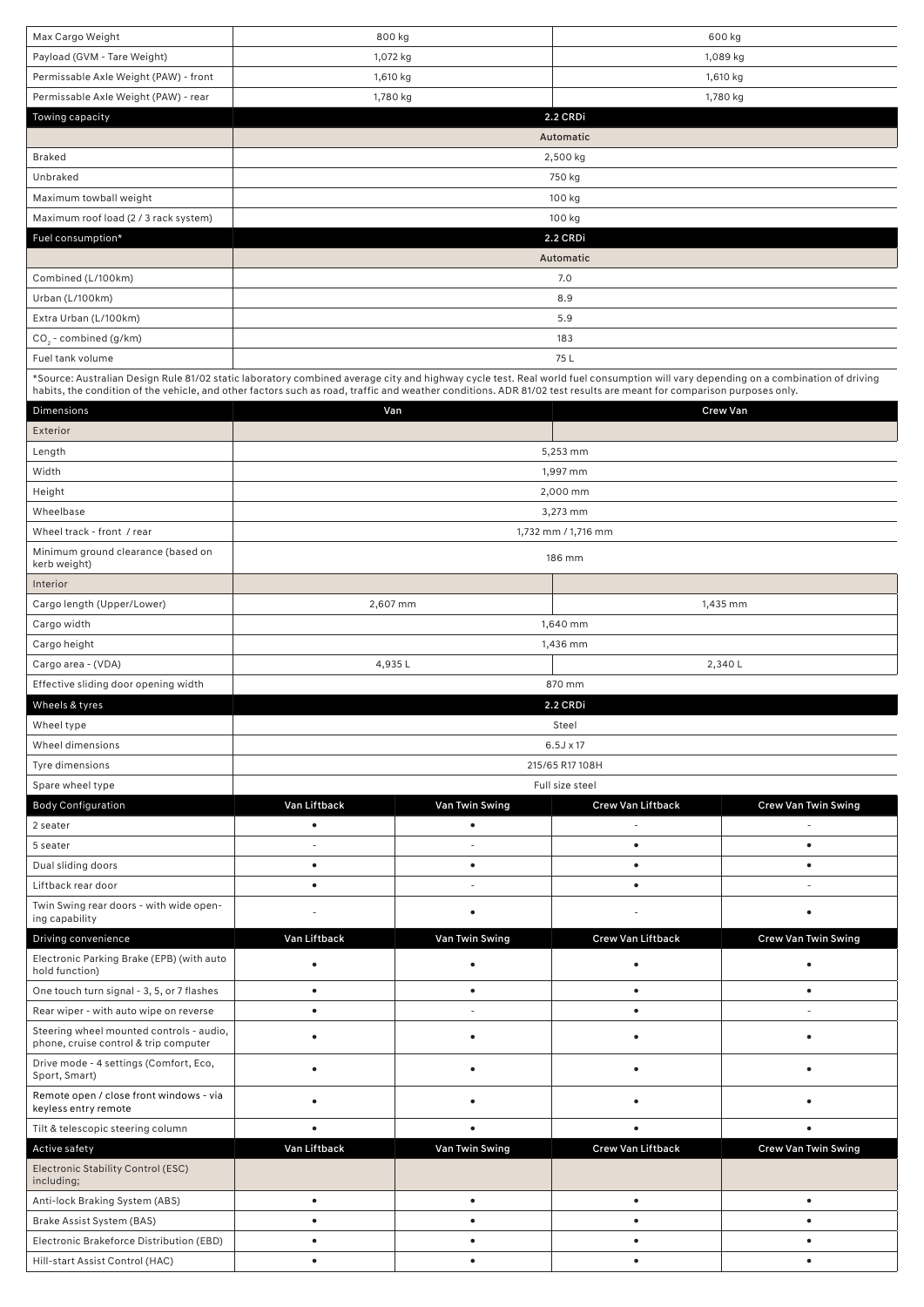| Multi-Collision Braking (MCB)                                                          | $\bullet$    | $\bullet$      | $\bullet$         | $\bullet$           |
|----------------------------------------------------------------------------------------|--------------|----------------|-------------------|---------------------|
| Traction Control System (TCS)                                                          | $\bullet$    | $\bullet$      | ٠                 | $\bullet$           |
| Vehicle Stability Management (VSM)                                                     | $\bullet$    | $\bullet$      | $\bullet$         | $\bullet$           |
| Hyundai SmartSense ™ including;                                                        |              |                |                   |                     |
| Blind-Spot Collision-Avoidance Assist-<br>Rear (BCA-R)                                 | $\bullet$    | ٠              | $\bullet$         | $\bullet$           |
| Driver Attention Warning (DAW)                                                         | ٠            | $\bullet$      | $\bullet$         | ٠                   |
| Forward Collision-Avoidance Assist (FCA)                                               |              |                |                   |                     |
| - camera and radar type, including:                                                    |              |                |                   |                     |
| - Car/Pedestrian/Cyclist detection                                                     |              |                |                   |                     |
| - City/Urban/Interurban operational<br>speeds                                          |              |                |                   |                     |
| - Junction Turning (FCA-JT) function-<br>ality                                         |              |                |                   |                     |
| Haptic warning function                                                                | $\bullet$    | $\bullet$      | $\bullet$         | $\bullet$           |
| Intelligent Speed Limit Assist (ISLA)                                                  | $\bullet$    | $\bullet$      | $\bullet$         | $\bullet$           |
| Lane Following Assist (LFA)                                                            |              |                | $\bullet$         |                     |
| Lane Keeping Assist - Line/Road-Edge                                                   |              |                |                   |                     |
| $(LKA-L/R)$<br>Leading Vehicle Departure Alert (LVDA)                                  | $\bullet$    | $\bullet$      | $\bullet$         | ٠                   |
| Rear Cross-Traffic Collision - Avoidance                                               |              |                |                   |                     |
| Assist (RCCA)                                                                          | ٠            |                |                   |                     |
| Rear Occupant Alert (ROA) - door logic<br>type                                         |              |                | ٠                 |                     |
| Rear View Monitor (RVM)                                                                | $\bullet$    |                | ٠                 | $\bullet$           |
| Safe Exit Warning (SEW)                                                                | $\bullet$    | $\bullet$      | $\bullet$         | $\bullet$           |
| Smart Cruise Control (SCC) with Stop<br>& Go                                           |              |                |                   |                     |
| Surround View Monitor (SVM)                                                            | $\bullet$    |                | $\bullet$         |                     |
| Other features                                                                         |              |                |                   |                     |
| Parking Distance Warning-Front (PDW-F)                                                 | $\bullet$    | ٠              | ٠                 | ٠                   |
| - 4 sensors, with guidance display<br>Parking Distance Warning-Reverse                 |              |                |                   |                     |
| (PDW-R) - 4 sensors, with guidance<br>display                                          |              |                |                   |                     |
| Rear view camera with dynamic guide<br>lines                                           | $\bullet$    |                | ٠                 |                     |
| Emergency Stop Signal (ESS)                                                            | ٠            |                | ٠                 |                     |
| Tyre Pressure Monitoring System (TPMS)                                                 |              |                |                   |                     |
| - individual tyre pressure readout<br>Passive safety                                   | Van Liftback | Van Twin Swing | Crew Van Liftback | Crew Van Twin Swing |
| Airbags 7x                                                                             |              |                |                   |                     |
| Front airbags - driver & front passenger                                               | $\bullet$    | $\bullet$      | $\bullet$         | $\bullet$           |
| Side (thorax) airbags - driver & front                                                 |              |                |                   |                     |
| passenger                                                                              | ٠            | ٠              | ٠                 | ٠                   |
| Front centre airbag                                                                    | $\bullet$    | $\bullet$      | $\bullet$         | $\bullet$           |
| Side curtain airbags                                                                   | $\bullet$    | $\bullet$      | $\bullet$         | $\bullet$           |
| Doors                                                                                  |              |                |                   |                     |
| Impact sensing auto door unlock                                                        | $\bullet$    | $\bullet$      | $\bullet$         | $\bullet$           |
| Roll-over sensor                                                                       | $\bullet$    | $\bullet$      | $\bullet$         | $\bullet$           |
| Rear door child safety locks                                                           |              |                |                   |                     |
| Seatbelts                                                                              |              |                |                   |                     |
| Pretensioners, load limiters & height ad-<br>justable upper mounts on front seat belts | ٠            |                |                   |                     |
| Seat belt reminder - front seats                                                       | $\bullet$    | $\bullet$      | $\bullet$         | $\bullet$           |
| Seat belt monitor - rear seats                                                         |              |                | $\bullet$         | $\bullet$           |
| 3 point retractable seatbelts on all seats<br>positions                                | $\bullet$    | ٠              | $\bullet$         | $\bullet$           |
| Seating                                                                                |              |                |                   |                     |
| Height adjustable head restraints - front                                              | $\bullet$    | $\bullet$      | $\bullet$         | $\bullet$           |
| Height adjustable head restraints - rear                                               |              |                |                   |                     |
| Security                                                                               | Van Liftback | Van Twin Swing | Crew Van Liftback | Crew Van Twin Swing |
| Security system                                                                        |              |                |                   |                     |
| Active lock/unlock operation (user<br>configurable)                                    | $\bullet$    | ٠              | $\bullet$         | $\bullet$           |
| Anti-theft alarm                                                                       | $\bullet$    | ٠              | $\bullet$         | $\bullet$           |
| Central locking                                                                        | $\bullet$    | ٠              | $\bullet$         | $\bullet$           |
| Engine immobiliser                                                                     | $\bullet$    | $\bullet$      | $\bullet$         | $\bullet$           |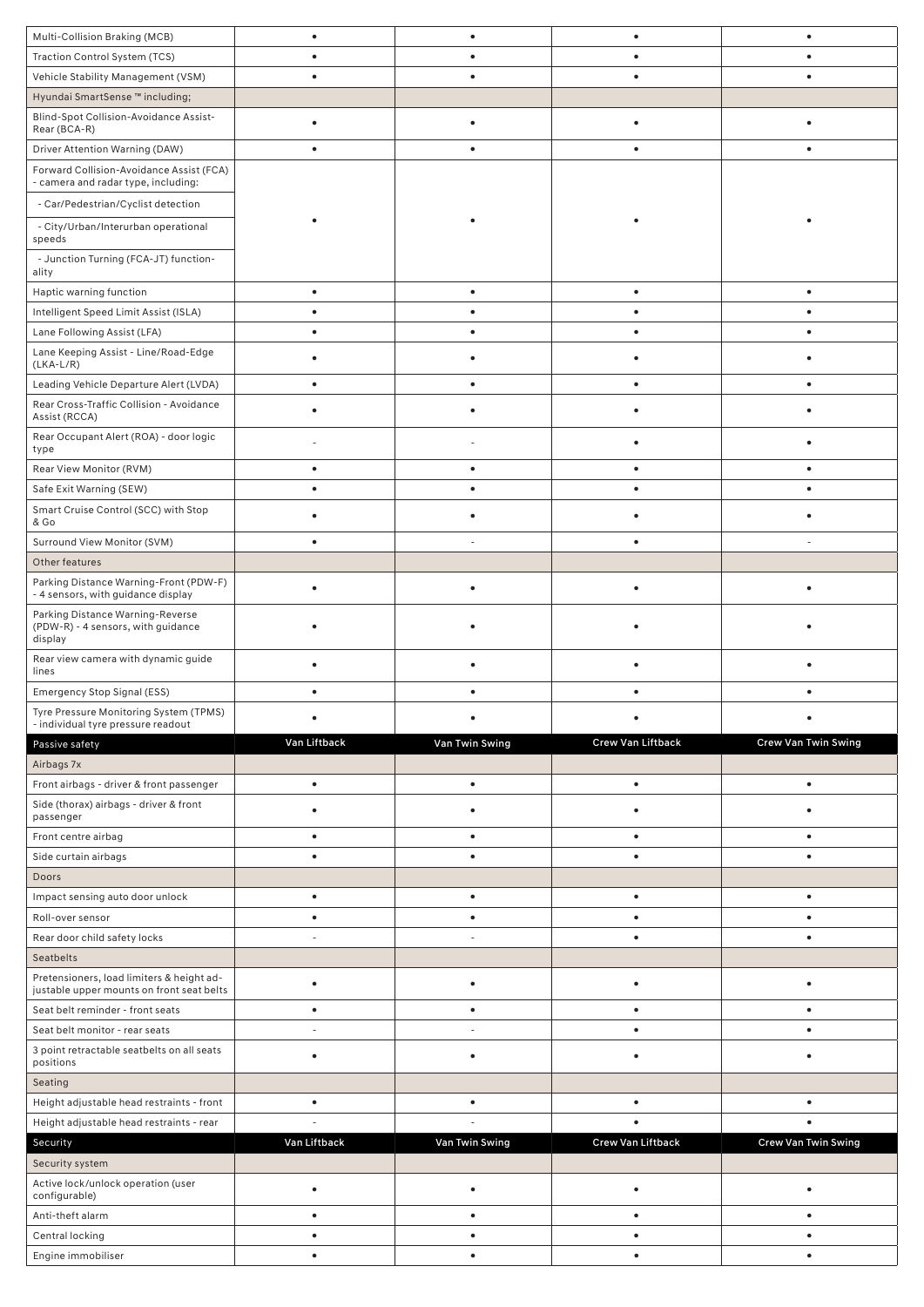| Remotes                                                                                     |              |                      |                   |                            |
|---------------------------------------------------------------------------------------------|--------------|----------------------|-------------------|----------------------------|
| Keyless entry remote - 2x                                                                   | $\bullet$    | $\bullet$            | $\bullet$         | $\bullet$                  |
| Multimedia system                                                                           | Van Liftback | Van Twin Swing       | Crew Van Liftback | Crew Van Twin Swing        |
| Functions                                                                                   |              |                      |                   |                            |
| Bluetooth phone connectivity                                                                | $\bullet$    | $\bullet$            | $\bullet$         | $\bullet$                  |
| Touch screen - 8" display                                                                   | $\bullet$    | $\bullet$            | $\bullet$         | $\bullet$                  |
| Wireless Apple CarPlay <sup>1</sup> & Android Auto <sup>2</sup><br>compatibility            |              |                      |                   |                            |
| Speakers                                                                                    |              |                      |                   |                            |
| Audio system - 2 speakers                                                                   | ٠            |                      | ٠                 | $\bullet$                  |
| Audio/media sources                                                                         |              |                      |                   |                            |
| AM / FM radio                                                                               | $\bullet$    | $\bullet$            | $\bullet$         | $\bullet$                  |
| Bluetooth audio streaming                                                                   | $\bullet$    | $\bullet$            | $\bullet$         | $\bullet$                  |
| Quiet Mode - Speaker volume limitation<br>for a quieter cabin                               | ٠            |                      | ٠                 |                            |
| Radio Data System (RDS)                                                                     | $\bullet$    |                      | ٠                 | $\bullet$                  |
| USB multimedia input - 1x                                                                   | $\bullet$    | $\bullet$            | $\bullet$         | $\bullet$                  |
| Occupant comfort & convenience                                                              | Van Liftback | Van Twin Swing       | Crew Van Liftback | <b>Crew Van Twin Swing</b> |
| Front seats                                                                                 |              |                      |                   |                            |
| Driver's seat - height adjustable                                                           | $\bullet$    | $\bullet$            | $\bullet$         | $\bullet$                  |
| Front centre console - wireless charging<br>pad (Qi standard) <sup>3</sup>                  | ٠            |                      |                   |                            |
| Front centre console - power outlets - 1x<br>12V outlet                                     | ٠            |                      |                   |                            |
| Front centre console - power outlets - 1x<br>USB charge port                                | $\bullet$    | ٠                    | $\bullet$         | $\bullet$                  |
| Front centre console - 1x Multimedia<br>USB port                                            | ٠            |                      |                   |                            |
| Grip handles - 2x (passenger)                                                               | $\bullet$    | $\bullet$            | $\bullet$         | $\bullet$                  |
| Second row seats                                                                            |              |                      |                   |                            |
| Fixed bench seat                                                                            |              | ä,                   | $\bullet$         | $\bullet$                  |
| USB charge ports - 2x - rear of centre<br>console                                           |              |                      |                   |                            |
| Coat hooks - 2x                                                                             |              |                      | $\bullet$         | $\bullet$                  |
| Windows/shades                                                                              |              |                      |                   |                            |
| One touch window up & down function<br>with anti-pinching safety feature - front<br>windows |              |                      |                   |                            |
| Pop-out latch type windows - 2nd row                                                        |              | $\ddot{\phantom{1}}$ | $\bullet$         | $\bullet$                  |
| Power windows - front                                                                       | $\bullet$    | $\bullet$            |                   |                            |
| Sunvisor (extendable) - driver and front                                                    | ٠            |                      |                   |                            |
| passenger                                                                                   |              |                      |                   |                            |
| Vision & sight                                                                              | Van Liftback | Van Twin Swing       | Crew Van Liftback | <b>Crew Van Twin Swing</b> |
| Interior mirror                                                                             |              |                      |                   |                            |
| Day / night rear view mirror                                                                | $\bullet$    | $\bullet$            | $\bullet$         | $\bullet$                  |
| <b>Exterior mirrors</b>                                                                     |              |                      |                   |                            |
| Heated                                                                                      | $\bullet$    | $\bullet$            | $\bullet$         | $\bullet$                  |
| Power adjustable                                                                            | $\bullet$    | $\bullet$            | $\bullet$         | $\bullet$                  |
| Power folding with auto fold function                                                       | $\bullet$    | $\bullet$            | $\bullet$         | $\bullet$                  |
| Instrument cluster/driving displays                                                         |              |                      |                   |                            |
| Instrument cluster - 4.2" TFT LCD with<br>trip computer & digital speedometer               | $\bullet$    | ٠                    | $\bullet$         | $\bullet$                  |
| Ventilation & heating                                                                       | Van Liftback | Van Twin Swing       | Crew Van Liftback | Crew Van Twin Swing        |
| Air conditioning                                                                            |              |                      |                   |                            |
| Cabin air filter                                                                            | $\bullet$    | $\bullet$            | $\bullet$         | $\bullet$                  |
| Manual air conditioning                                                                     | $\bullet$    | $\bullet$            | $\bullet$         | $\bullet$                  |
| Other features                                                                              |              |                      |                   |                            |
| Heated rear windshield                                                                      | $\bullet$    | $\bullet$            | $\bullet$         | $\bullet$                  |
| <b>Exterior styling</b>                                                                     | Van Liftback | Van Twin Swing       | Crew Van Liftback | Crew Van Twin Swing        |
| Front                                                                                       |              |                      |                   |                            |
| Front garnish strip - black                                                                 | $\bullet$    | $\bullet$            | $\bullet$         | $\bullet$                  |
| Front grille - body coloured                                                                | $\bullet$    | $\bullet$            | $\bullet$         | $\bullet$                  |
| Body coloured mirrors                                                                       | $\bullet$    | ٠                    | $\bullet$         | $\bullet$                  |
| Mud guards                                                                                  | $\bullet$    | $\bullet$            | $\bullet$         | $\bullet$                  |
| Rear                                                                                        |              |                      |                   |                            |
| Mud guards                                                                                  | $\bullet$    | $\bullet$            | $\bullet$         | $\bullet$                  |